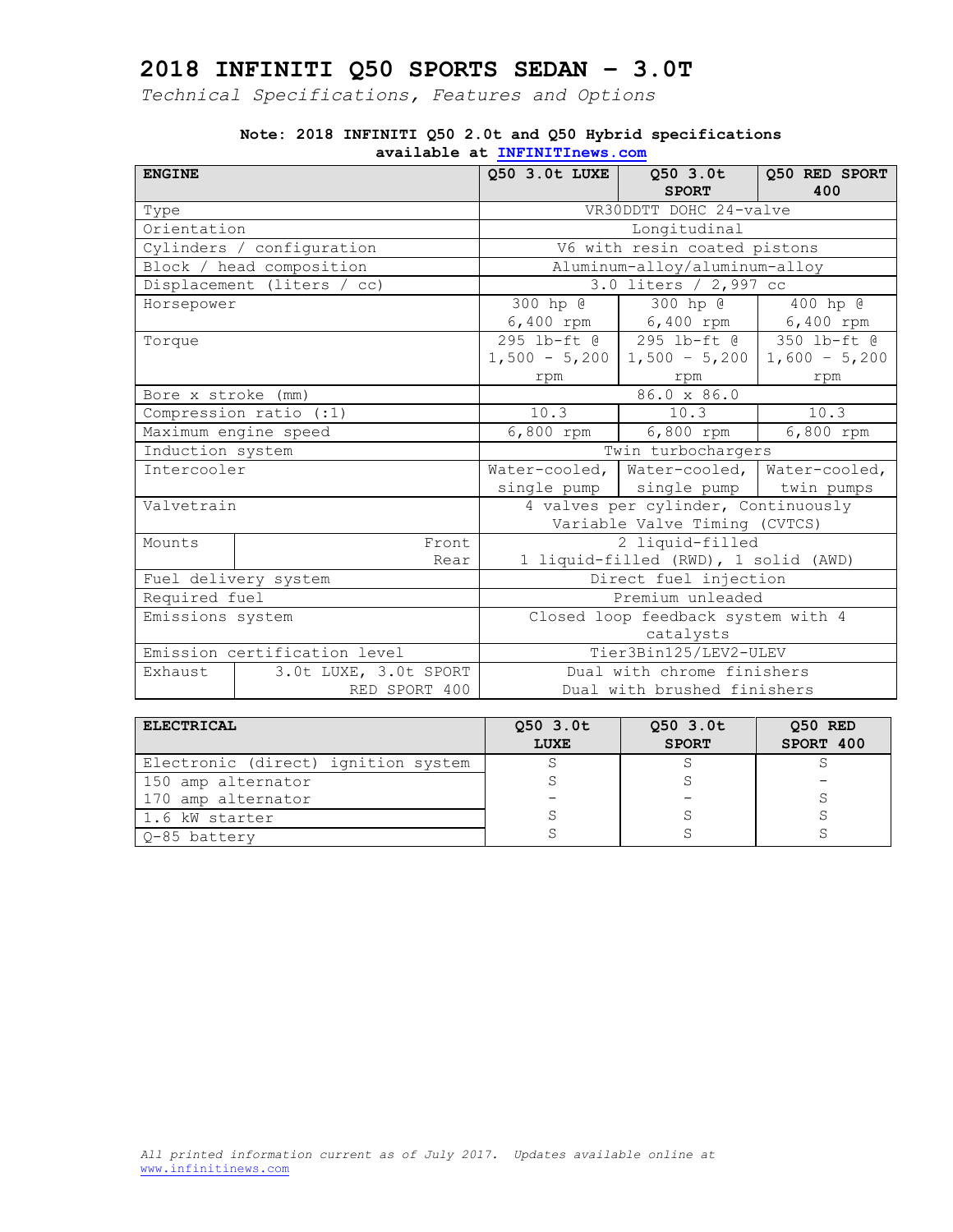*Technical Specifications, Features and Options*

| <b>DRIVETRAIN</b>                            |                 | 050 3.0t<br>LUXE | 050 3.0t<br><b>SPORT</b>           | 050 RED<br>SPORT 400 |
|----------------------------------------------|-----------------|------------------|------------------------------------|----------------------|
| Drive configuration                          |                 |                  |                                    |                      |
| Front engine/rear-wheel drive                |                 | (RWD)<br>S       | S (RWD)                            | S<br>(RWD)           |
| Front engine/ATESSA ET-S® all-wheel<br>drive |                 | S<br>(AWD)       | S (AWD)                            | S<br>(AWD)           |
| Transmission type                            |                 |                  | 7-speed automatic w/Sport mode and |                      |
|                                              |                 |                  | Downshift Rev Matching             |                      |
| Adaptive Shift Control                       |                 |                  | S                                  |                      |
| Hill Start Assist                            |                 | S                |                                    |                      |
| Gear ratios $(:1)$                           | 1st             |                  | 4.783                              |                      |
|                                              | 2 <sub>nd</sub> |                  | 3.103                              |                      |
|                                              | 3rd             | 1.984            |                                    |                      |
|                                              | 4 <sup>th</sup> | 1.371            |                                    |                      |
|                                              | 5 <sup>th</sup> | 1.000            |                                    |                      |
|                                              | 6 <sup>th</sup> | 0.871            |                                    |                      |
| 7 <sup>th</sup>                              |                 | 0.776            |                                    |                      |
|                                              | Rev.            | 3.859            |                                    |                      |
| Final drive ratio (:1)                       |                 | 2.937            | 2.937                              | 3.133                |
| Advanced Vehicle Dynamic Control             |                 |                  | S                                  |                      |
| (VDC) with cancellation switch               |                 |                  |                                    |                      |

| BODY, SUSPENSION AND STEERING |            | 050 3.0t          | Q50 3.0t                                 | Q50 RED   |
|-------------------------------|------------|-------------------|------------------------------------------|-----------|
|                               |            | <b>LUXE</b>       | <b>SPORT</b>                             | SPORT 400 |
| Body type                     | Unibody    |                   | High-strength steel corrosion-resistant, |           |
|                               |            |                   | aluminum hood                            |           |
| Front.                        |            |                   | Independent double-wishbone w/stabilizer |           |
| suspension                    |            |                   | bar                                      |           |
| Rear                          |            |                   | Multi-link independent w/stabilizer bar  |           |
| suspension                    |            |                   |                                          |           |
| Electronic controlled Digital |            | $\qquad \qquad -$ | $\bigcirc$                               | S         |
| Dynamic Suspension            |            |                   |                                          |           |
| Steering type                 |            |                   | Rack Electronic Power Steering           |           |
|                               |            |                   | Available Direct Adaptive Steering       |           |
| Steering ratio non-           | <b>RWD</b> | 16.9:1            | 16.9:1                                   | 15.0:1    |
| Direct Adaptive               | AWD        | 16.7:1            | 16.7:1                                   | 16.7:1    |
| Steering                      |            |                   |                                          |           |
| Turns (lock-to-               | <b>RWD</b> | 3.01              | 3.01                                     | 2.68      |
| lock) non-Direct              | AWD        | 2.88              | 2.88                                     | 2.88      |
| Adaptive                      |            |                   |                                          |           |
| Steering                      |            |                   |                                          |           |
| Direct Adaptive               |            |                   | $\bigcirc$                               |           |
| Steering                      |            |                   |                                          |           |
| Steering ratio -              | <b>RWD</b> |                   | $12.07 - 32.94$                          |           |
| Direct Adaptive               | AWD        |                   | $11.86 - 32.36$                          |           |
| Steering                      |            |                   |                                          |           |
| Turns (lock-to-               | <b>RWD</b> |                   | 2.12                                     |           |
| lock) Direct<br>AWD           |            |                   | 2.02                                     |           |
| Adaptive                      |            |                   |                                          |           |
| Steering                      |            |                   |                                          |           |
| Turning diameter              | <b>RWD</b> |                   | 36.7                                     |           |
| (feet)                        | AWD        |                   | 37.4                                     |           |

*All printed information current as of July 2017. Updates available online at*  [www.infinitinews.com](http://www.infinitinews.com/)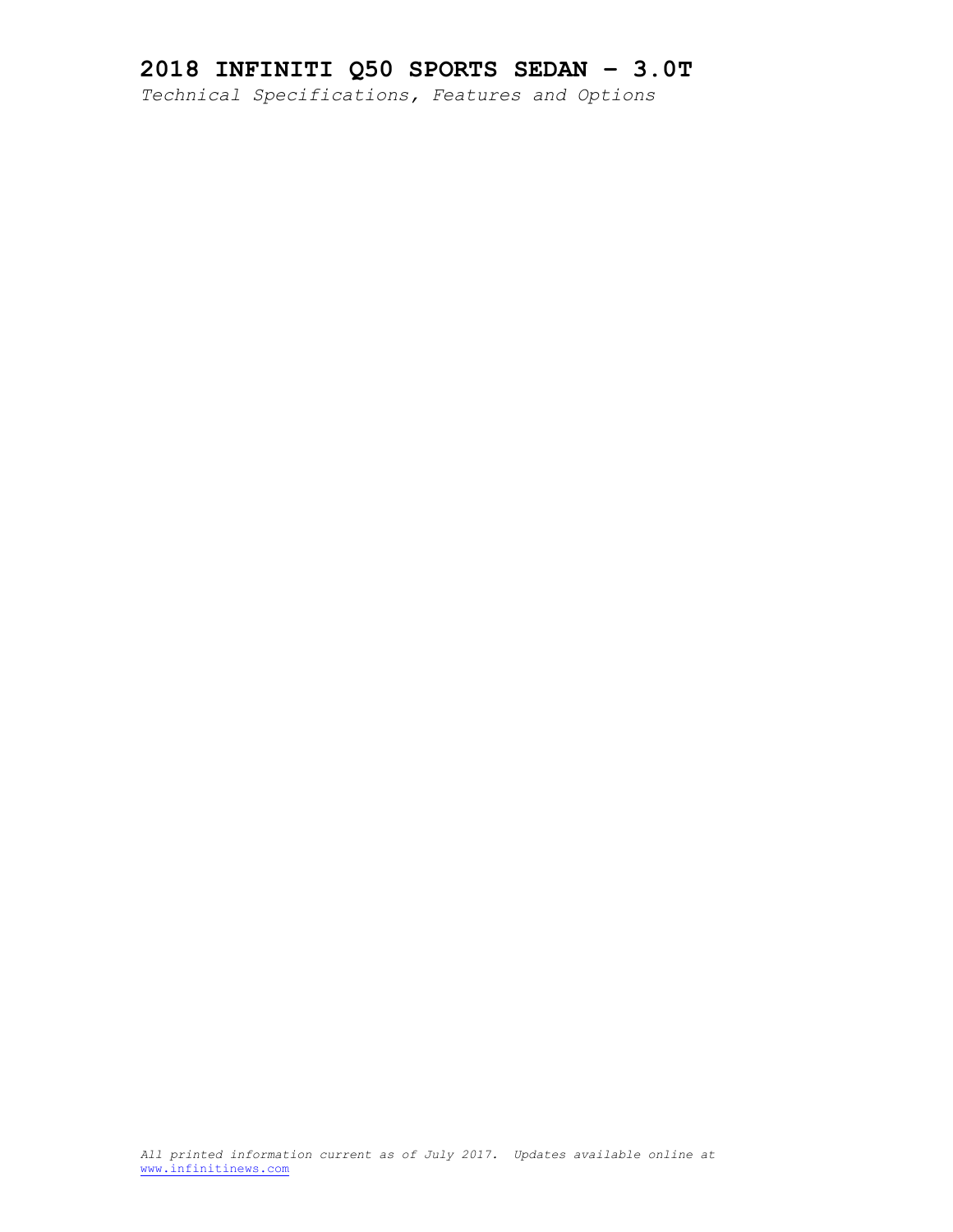*Technical Specifications, Features and Options*

| <b>BRAKES</b>                       |                   | Q50 3.0t    | Q50 3.0t      | 050 RED   |
|-------------------------------------|-------------------|-------------|---------------|-----------|
|                                     |                   | <b>LUXE</b> | <b>SPORT</b>  | SPORT 400 |
| Power-assisted                      | Front             | S           | S             |           |
| vented disc                         | $12.6 \times 1.1$ |             |               |           |
| (in.)                               |                   |             |               |           |
|                                     | Rear              | S           | S             |           |
|                                     | $12.1 \times 0.6$ |             |               |           |
|                                     | Front             |             | $\Omega$      | S         |
|                                     | $14.0 \times 1.3$ |             |               |           |
|                                     | Rear              |             | $\Omega$      | S         |
|                                     | $13.8 \times 0.8$ |             |               |           |
| 2-piston front/1piston rear         |                   | S           | S             |           |
| calipers                            |                   |             |               |           |
| 4-piston front/2-piston rear        |                   |             | $\Omega$      | S         |
| calipers                            |                   |             |               |           |
| Electronic Brake force Distribution |                   |             | S             |           |
| Brake Assist with Preview Braking   |                   |             | S             |           |
| Function                            |                   |             |               |           |
| 4-wheel/4-channel/4-sensor Anti-    |                   |             | S             |           |
| lock Braking System (ABS)           |                   |             |               |           |
| Parking brake                       |                   |             | Foot-operated |           |

| WHEELS AND TIRES                |                                     | Q50 3.0t    | 050 3.0t          | Q50 RED   |
|---------------------------------|-------------------------------------|-------------|-------------------|-----------|
|                                 |                                     | <b>LUXE</b> | <b>SPORT</b>      | SPORT 400 |
| <b>Wheels</b>                   |                                     |             |                   |           |
| Aluminum-                       | $18x7.5$ -in                        | S           |                   |           |
| alloy                           |                                     |             |                   |           |
|                                 | $19x8.5$ -in sport                  |             | S                 |           |
|                                 | $19x9$ -in AWD                      |             |                   | S         |
|                                 | 19x9.0-in front, 19x9.5-in rear RWD |             |                   | S         |
| Tires - Run Flat                |                                     |             |                   |           |
| $A11-$                          | Bridgestone 225/50R18               | S           |                   |           |
| Season                          |                                     |             |                   |           |
| Summer                          | Dunlop 245/40R19                    |             | $S-$ RWD          |           |
| $A11-$                          | Dunlop 245/40R19                    |             | $S-AND$           | $S-AND$   |
| Season                          |                                     |             |                   |           |
| Staggered                       | Dunlop 245/40R19 front              |             |                   | $S-RWD$   |
| - Summer                        | Dunlop 265/35R19 rear               |             |                   |           |
| Tires - Conventional            |                                     |             |                   |           |
| Staggered                       | Bridgestone 245/40R19               |             |                   | $O-RWD$   |
| - Summer                        | front                               |             |                   |           |
|                                 | Bridgestone 265/35R19               |             |                   |           |
|                                 | rear                                |             |                   |           |
| Temporary T145/70R18 spare      |                                     |             | $\qquad \qquad -$ | $\circ$   |
| Tire Pressure Monitoring System |                                     |             | S                 |           |
|                                 | (TPMS) - direct sensor type         |             |                   |           |

| EXTERIOR DIMENSIONS (inches) |  | 050 3.0t<br>LUXE | 050 3.0t<br><b>SPORT</b> | Q50 RED<br>SPORT 400 |
|------------------------------|--|------------------|--------------------------|----------------------|
| Wheelbase                    |  |                  | 112.2                    |                      |
| Overall length               |  |                  | 189.6                    |                      |
| Overall width                |  |                  | 71.8                     |                      |
| Overall height<br>RWD        |  | 56.8             |                          |                      |

*All printed information current as of July 2017. Updates available online at*  [www.infinitinews.com](http://www.infinitinews.com/)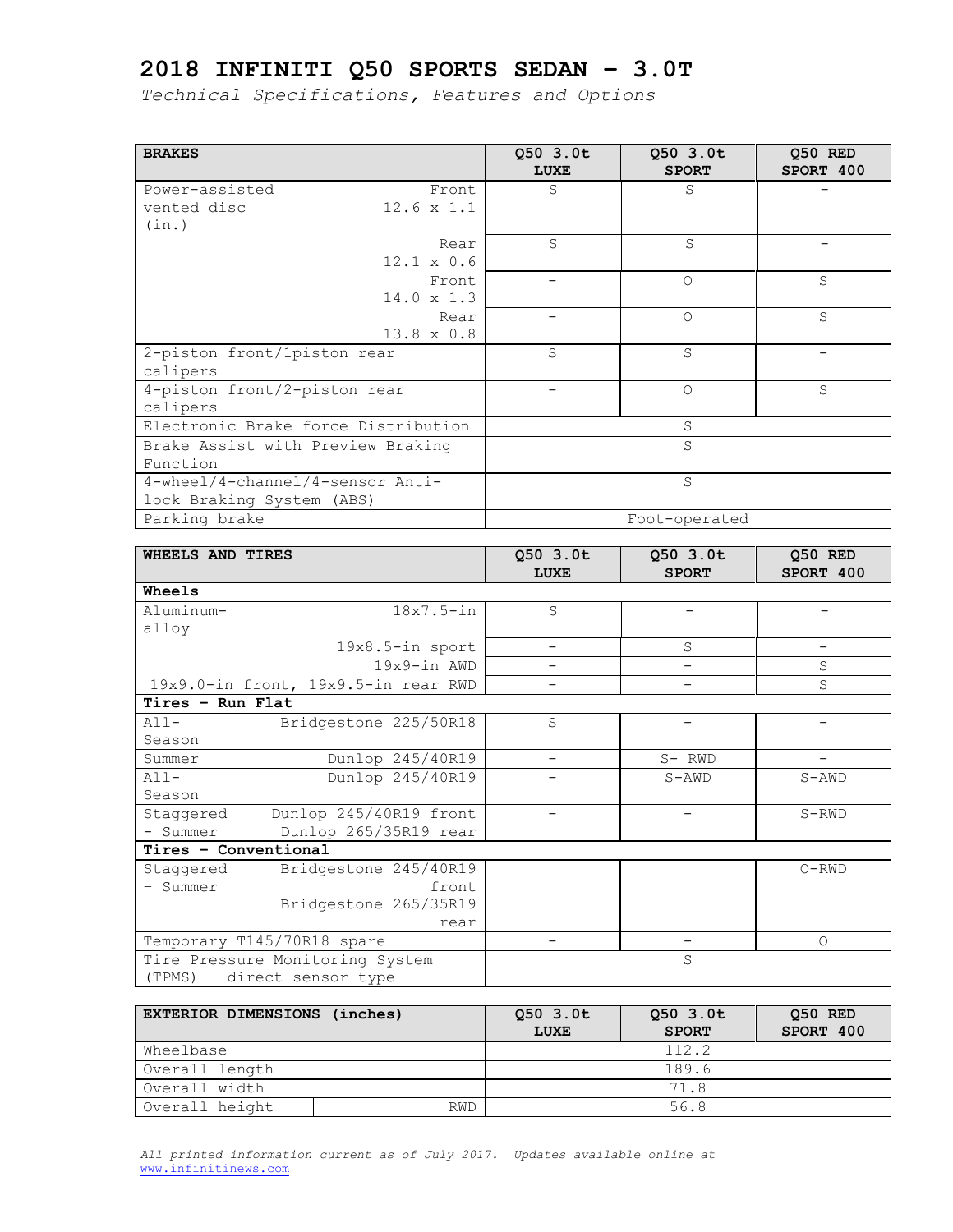|                   | AWD        |      | 57.2 |      |
|-------------------|------------|------|------|------|
| Front track width | RWD        | 60.8 | 60.4 | 60.6 |
|                   | AWD        | 60.8 | 60.4 | 60.4 |
| Rear track width  | <b>RWD</b> | 61.8 | 61.4 | 61.4 |
|                   | AWD        | 61.8 | 61.4 | 61.4 |
| Minimum ground    | <b>RWD</b> | 5.3  | 5.1  | 5.2  |
| clearance         | AWD        | 4.9  | 4.8  | 4.8  |
| Coefficient of    | RWD        | 0.26 | 0.28 | 0.29 |
| (Cd)<br>Drag      | AWD        | 0.27 | 0.28 | 0.28 |

| <b>EXTERIOR FEATURES AND OPTIONS</b> | 050 3.0t LUXE | 050 3.0t<br><b>SPORT</b> | 050 RED<br>SPORT 400 |
|--------------------------------------|---------------|--------------------------|----------------------|
| Signature LED headlights (LED        |               | S                        |                      |
| high/low beam), daytime running      |               |                          |                      |
| lights                               |               |                          |                      |
| Automatic on/off                     |               | S                        |                      |
| Adaptive Front lighting System       |               | $\Omega$                 |                      |
| (AFS) with high beam assist          |               |                          |                      |
| technology                           |               |                          |                      |
| Front LED fog lights and turn        |               | S                        |                      |
| signals (mounted in lower fascia)    |               |                          |                      |
| Body-color dual power controlled     |               | S                        |                      |
| heated outside mirrors               |               |                          |                      |
| Auto dimming outside mirrors with    |               | $\Omega$                 |                      |
| reverse synchronization, memory      |               |                          |                      |
| feature                              |               |                          |                      |
| Tinted glass power moonroof with     |               | S                        |                      |
| rear tilt feature, sliding           |               |                          |                      |
| sunshade, one-touch operation        |               |                          |                      |
| Unique sport front fascia, rear      |               | S                        | S                    |
| bumper appearance                    |               |                          |                      |
| Speed-sensing flat-blade variable    |               | S                        |                      |
| intermittent front windshield        |               |                          |                      |
| wipers                               |               |                          |                      |
| Front door handle courtesy lights    |               | S                        |                      |
| Dual chrome exhaust finishers        | S             | S                        |                      |
| Unique brushed finish exhaust        |               |                          | S                    |
| finisher                             |               |                          |                      |

| INTERIOR DIMENSIONS (inches) | Front | Rear |
|------------------------------|-------|------|
| Headroom with moonroof       | 39.5  | 36.8 |
| Shoulder room                | 56.7  | 56.1 |
| Hip room                     | 53.2  | 52.5 |
| Legroom                      | 44.5  | 35.1 |

| INTERIOR FEATURES AND OPTIONS                                   | Q50 3.0t LUXE | $Q50$ 3.0t<br><b>SPORT</b> | Q50 RED SPORT<br>400 |
|-----------------------------------------------------------------|---------------|----------------------------|----------------------|
| Leatherette seating surfaces                                    |               |                            |                      |
| Leather-appointed seats                                         |               |                            |                      |
| Sport-type leather-appointed seats                              |               |                            |                      |
| 8-way power driver's seat w/manual<br>adjustable lumbar support |               |                            |                      |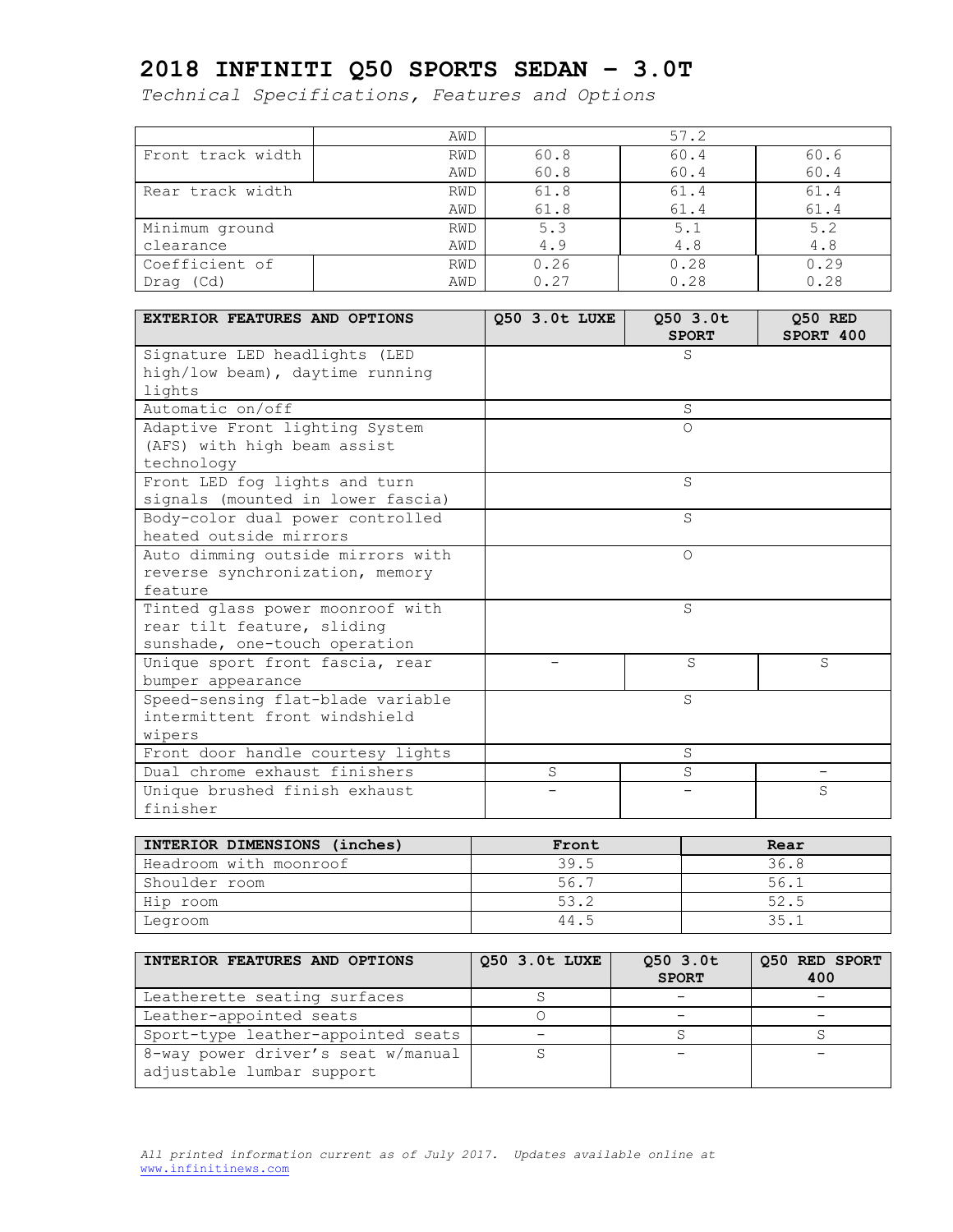| Front sport driver's seat with               |          | S        | S        |
|----------------------------------------------|----------|----------|----------|
| manual thigh extension and power             |          |          |          |
| lumbar, thigh and torso bolster              |          |          |          |
| adjustment                                   |          |          |          |
| 8-way power front passenger's seat           | $\rm S$  | S        | $\rm S$  |
| Front sport passenger's seat with            |          | S        | S        |
| manual thigh extension                       |          |          |          |
| 60/40 split-folding rear seat                |          | О        | S        |
| Leather-covered steering wheel               |          | S        |          |
| with illuminated audio and cruise            |          |          |          |
| control buttons                              |          |          |          |
| Heated steering wheel                        | 0        | О        | S        |
| Fine Vision electroluminescent               |          | S        |          |
| instrumentation                              |          |          |          |
| INFINITI InTouch™ dual display               |          | S        |          |
| system with upper 8" and lower 7"            |          |          |          |
| VGA LCD touch screens                        |          |          |          |
| INFINITI Controller                          |          | S        |          |
| INFINITI InTuition™: a fully                 |          | S        |          |
| customizable digital environment             |          |          |          |
| for storing driver settings to               |          |          |          |
| Intelligent Key                              |          |          |          |
| "Kacchu" finish aluminum trim                |          |          |          |
|                                              |          | S        | S        |
| Maple wood trim                              | S        |          |          |
| Aluminum sill plates w/ "INFINITI"           |          | S        |          |
| script                                       |          |          |          |
| Heated front seats                           | 0        | 0        | S        |
| Around View <sup>®</sup> Monitor with Moving | $\Omega$ | 0        | S        |
| Object Detection                             |          |          |          |
| RearView Monitor                             |          | S        |          |
| HomeLink® Universal Transceiver              |          | $\rm S$  |          |
| Bluetooth® Hands-free Phone System           |          | S        |          |
| with hands-free text messaging               |          |          |          |
| assistant                                    |          |          |          |
| Dual Zone Automatic Temperature              |          | S        |          |
| Control with microfiltration                 |          |          |          |
| Advanced Climate Control System              |          | $\rm S$  |          |
| with Plasmacluster® air purifier             |          |          |          |
| Aluminum accented pedals                     |          |          | $\rm S$  |
| Memory system for driver's seat,             | $\Omega$ | $\Omega$ | $\Omega$ |
| steering wheel and outside mirror            |          |          |          |
| Driver's seat, steering wheel and            |          | $\circ$  |          |
| outside mirrors position                     |          |          |          |
| synchronization                              |          |          |          |
| Power tilt and telescope steering            | O        | S        | S        |
| wheel with entry/exit assist                 |          |          |          |
| Rear Sonar System                            | O        | 0        | S        |
| Fold-down rear center armrest with           | $\Omega$ |          |          |
| trunk pass-through feature                   |          |          |          |
| Rear window defroster with                   |          | $\rm S$  |          |
| indicator light and timer                    |          |          |          |
|                                              |          | S        |          |
| Illuminated entry system with time           |          |          |          |
| delay fade-out                               |          |          |          |
| Front seatback pockets                       |          | $\rm S$  |          |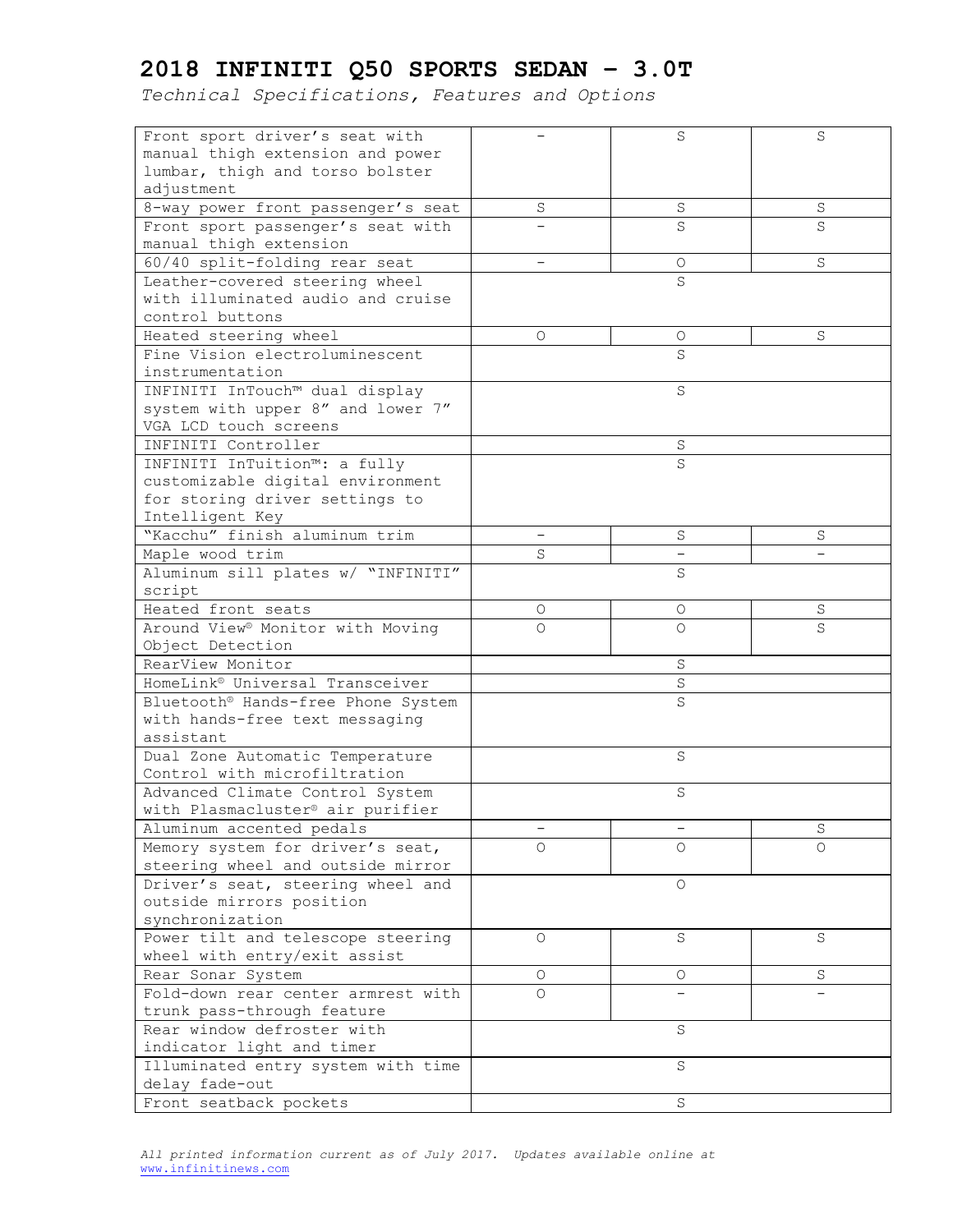| Cruise control w/ steering wheel   | S        |   |
|------------------------------------|----------|---|
| mounted controls                   |          |   |
| Power windows with front one-touch | S        |   |
| auto-up/down with auto-reverse     |          |   |
| feature, remote keyless entry      |          |   |
| operable                           |          |   |
| Remote trunk release,              | S        |   |
| electromagnetic trunk opener       |          |   |
| Locking glove compartment with     | S        |   |
| light                              |          |   |
| Driver and front-passenger sun     | S        |   |
| visors with extenders and illum.   |          |   |
| vanity mirrors                     |          |   |
| Dual overhead map lights w/        | S        |   |
| sunglasses holder                  |          |   |
| Rear seat reading lights           | S        |   |
| Cup holders, 4 front, 2 rear       | S        |   |
| INFINITI Intelligent Key system    | S        |   |
| with push button ignition          |          |   |
| Trunk illumination and hooks (4)   | S        |   |
| Solid magnesium paddle shifters    | $\Omega$ | S |
| (steering wheel-mounted)           |          |   |
| Front armrest with storage         | S        |   |
| compartment, 12-volt power outlets |          |   |
| (2), auxiliary jack, video input   |          |   |
| and two USB connection ports       |          |   |
| Retained accessory power for       | S        |   |
| windows and moonroof (if equipped) |          |   |

| <b>INSTRUMENTATION</b>          |   |
|---------------------------------|---|
| Analog speedometer,             | S |
| tachometer, coolant             |   |
| temperature and fuel            |   |
| gauges and white                |   |
| electroluminescent              |   |
| instrumentation                 |   |
| Odometer with dual trip meters  |   |
| Multi-function trip computer    |   |
| display with instant fuel       |   |
| economy, driving time, outside  |   |
| temperature, distance to empty, |   |
| average speed, average fuel     |   |
| economy                         |   |

| AUDIO AND NAVIGATION SYSTEMS     | 050 3.0t LUXE | 050 3.0t<br><b>SPORT</b> | 050 RED SPORT<br>400 |
|----------------------------------|---------------|--------------------------|----------------------|
| 6-speaker audio system with RDS, | S             | S                        |                      |
| MP3 playback capability and in-  |               |                          |                      |
| dash CD player                   |               |                          |                      |
| Bose® Performance Series Audio   |               |                          |                      |
| system with 16 speakers, Bose®   |               |                          |                      |
| Performance Centerpoint®         |               |                          |                      |
| simulated sound, CD player, RDS  |               |                          |                      |
| and MP3 playback capability      |               |                          |                      |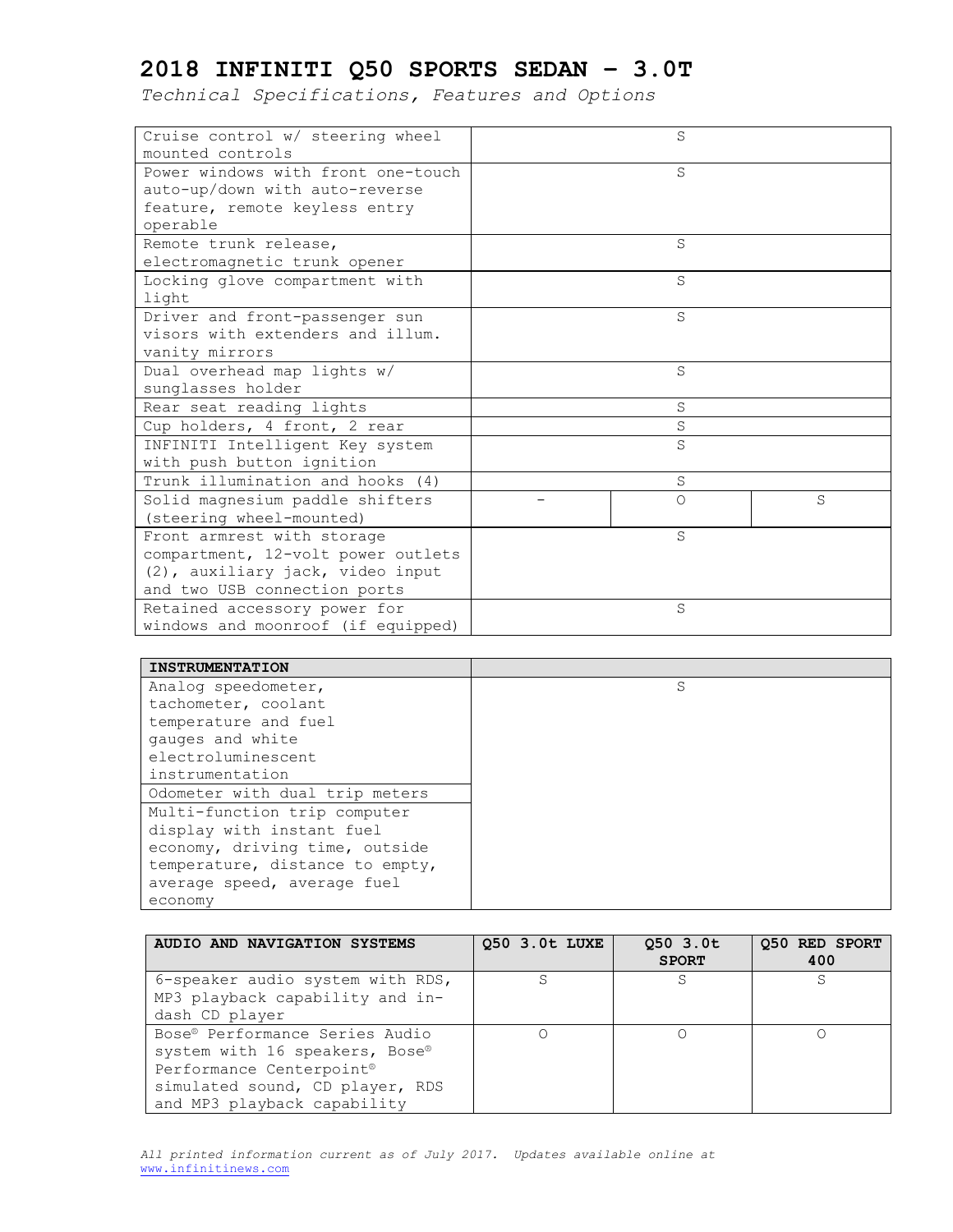| HD radio                          |          | S        |   |  |
|-----------------------------------|----------|----------|---|--|
| Speed sensing volume control      | S        |          |   |  |
| Two USB inputs, aux input and     |          |          |   |  |
| video input                       |          |          |   |  |
| Rear window in-glass diversity    |          | S        |   |  |
| antenna                           |          |          |   |  |
| SiriusXM® Satellite Radio         |          | S        |   |  |
| (SiriusXM subscription required,  |          |          |   |  |
| sold separately)                  |          |          |   |  |
| SiriusXM® Travel Link with access |          | S        |   |  |
| to weather, fuel prices, stocks,  |          |          |   |  |
| sports and movie times (SiriusXM® |          |          |   |  |
| subscription required, sold       |          |          |   |  |
| separately) with 4-year           |          |          |   |  |
| complimentary access              |          |          |   |  |
| Steering-wheel mounted audio      | S        |          |   |  |
| controls                          |          |          |   |  |
| INFINITI Voice Recognition        |          | S        |   |  |
| INFINITI InTouch™ with Navigation | $\Omega$ | $\Omega$ | S |  |
| and INFINITI InTouch™ Services,   |          |          |   |  |
| with lane quidance and 3D         |          |          |   |  |
| building graphics, voice          |          |          |   |  |
| recognition for navigation        |          |          |   |  |
| functions, including one-shot     |          |          |   |  |
| voice destination entry, INFINITI |          |          |   |  |
| InTouch™ Services with six months |          |          |   |  |
| of safety, security and           |          |          |   |  |
| convenience services, SiriusXM®   |          |          |   |  |
| Traffic, including real-time      |          |          |   |  |
| traffic information (SiriusXM®    |          |          |   |  |
| subscription required, sold       |          |          |   |  |
| separately)                       |          |          |   |  |

| <b>CAPACITIES</b>              |                  |
|--------------------------------|------------------|
| Seating capacity               |                  |
| Interior passenger volume (cu. | 100.0 w/moonroof |
| ft.)                           |                  |
| Trunk volume (cu. ft.)         | 13.5             |
| Fuel tank (gals.)              | 20.0             |
| Engine oil (qts.)              | 5.0              |
| Engine coolant (qts.)          | 9.5              |

| <b>CURB WEIGHTS</b> | 050 3.0t        | $Q50$ 3.0t | 050 3.0t     | 050 3.0t     | 050 RED      | Q50 RED      |
|---------------------|-----------------|------------|--------------|--------------|--------------|--------------|
| $(\text{lbs})$      | <b>LUXE RWD</b> | LUXE AWD   | <b>SPORT</b> | <b>SPORT</b> | <b>SPORT</b> | <b>SPORT</b> |
|                     |                 |            | <b>RWD</b>   | <b>AWD</b>   | 400 RWD      | 400 AWD      |
| Front               | 2,094           | 2,227      | 2,121        | 2,253        | 2,145        | 2,277        |
| Rear                | 1,636           | 1,657      | 1,653        | 1,676        | 1,695        | 1,716        |
| Total               | 3,730           | 3,884      | 3,774        | 3,929        | 3,840        | 3,993        |
| Weight              | 56/44           | 57/43      | 56/44        | 57/43        | 56/44        | 57/43        |
| distribution (%)    |                 |            |              |              |              |              |
| fr/rr, w/           |                 |            |              |              |              |              |
| driver)             |                 |            |              |              |              |              |
| (lbs.)<br>GVWR      | 4,980           | 5,159      | 4,980        | 5,159        | 4,980        | 5,159        |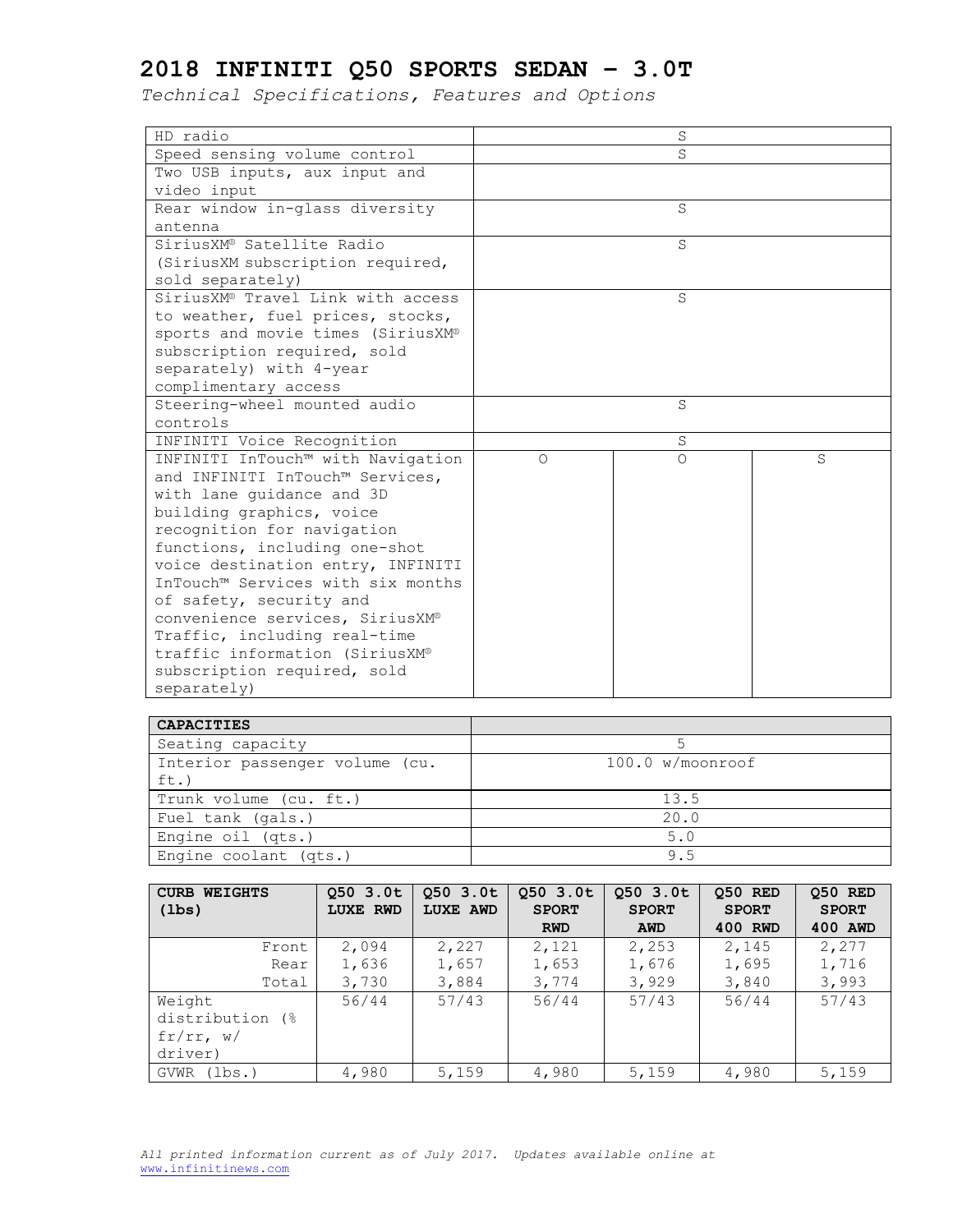| <b>EPA MILEAGE</b><br><b>ESTIMATES</b><br>(Actual mileage)<br>may vary) | 050 3.0t<br><b>LUXE RWD</b> | 050 3.0t<br><b>LUXE AWD</b> | 050 3.0t<br><b>SPORT</b><br><b>RWD</b> | 050 3.0t<br><b>SPORT</b><br><b>AWD</b> | 050 RED<br><b>SPORT</b><br>400 RWD | Q50 RED<br><b>SPORT</b><br>400 AWD |
|-------------------------------------------------------------------------|-----------------------------|-----------------------------|----------------------------------------|----------------------------------------|------------------------------------|------------------------------------|
| City                                                                    | 20                          | 19                          | 20                                     | 19                                     | 20                                 | 19                                 |
| Highway                                                                 | 29                          | 27                          | 29                                     | 27                                     | 26                                 | 26                                 |
| Combined                                                                | 23                          | 22                          | 23                                     | 22                                     | 22                                 | 22                                 |
| EPA<br>Classification                                                   |                             |                             | Mid-size cars                          |                                        |                                    |                                    |

| SAFETY AND SECURITY FEATURES              | Q50 3.0t<br><b>LUXE</b> | $Q50$ 3.0t<br><b>SPORT</b> | $Q50$ RED<br>SPORT 400 |
|-------------------------------------------|-------------------------|----------------------------|------------------------|
| Advanced Air Bag System (AABS) with dual- |                         | S                          |                        |
| stage supplemental front air bags with    |                         |                            |                        |
| occupant classification sensor            |                         |                            |                        |
| Front seat-mounted side impact supp. air  |                         |                            |                        |
| bags                                      |                         |                            |                        |
| Roof-mounted curtain side impact          |                         |                            |                        |
| supplemental air bags for front and rear- |                         |                            |                        |
| seat outboard occupant head protection    |                         |                            |                        |
| LATCH System (Lower Anchors and Tethers   |                         |                            |                        |
| for CHildren)                             |                         |                            |                        |
| Front seat belts with pretensioners and   |                         |                            |                        |
| load limiters                             |                         |                            |                        |
| Zone Body construction                    |                         |                            |                        |
| Power window lockout function             |                         |                            |                        |
| Shift interlock system                    |                         |                            |                        |
| Energy-absorbing steering column          |                         |                            |                        |
| Vehicle Security System with indicator    |                         |                            |                        |
| light and Infiniti Vehicle Immobilizer    |                         |                            |                        |
| System                                    |                         |                            |                        |
| Remote Keyless Entry system with panic    |                         |                            |                        |
| alarm                                     |                         |                            |                        |
| Vehicle Dynamic Control (VDC)             |                         |                            |                        |
| Tire Pressure Monitoring System (TPMS)    |                         |                            |                        |
| Brake-Operated Pre-Crash Seat Belts       |                         | $\circ$                    |                        |
| Blind Spot Warning and Blind Spot         | $\bigcirc$              | $\bigcirc$                 | S                      |
| Intervention®                             |                         |                            |                        |
| Blind Spot Intervention                   |                         | $\circ$                    |                        |
| Intelligent Cruise Control (Full Speed    |                         | $\Omega$                   |                        |
| Range)                                    |                         |                            |                        |
| Backup Collision Intervention             |                         | $\Omega$                   |                        |
| Distance Control Assist                   |                         | $\circ$                    |                        |
| Forward Collision Warning                 | $\bigcirc$              | $\Omega$                   | S                      |
| Predictive Forward Collision Warning      | $\circ$                 | $\Omega$                   | S                      |
| Forward Emergency Braking                 | $\Omega$                | $\Omega$                   | S                      |
| Lane Departure Warning                    |                         | O                          |                        |
| Lane Departure Prevention with Active     |                         | $\circ$                    |                        |
| Lane Control™                             |                         |                            |                        |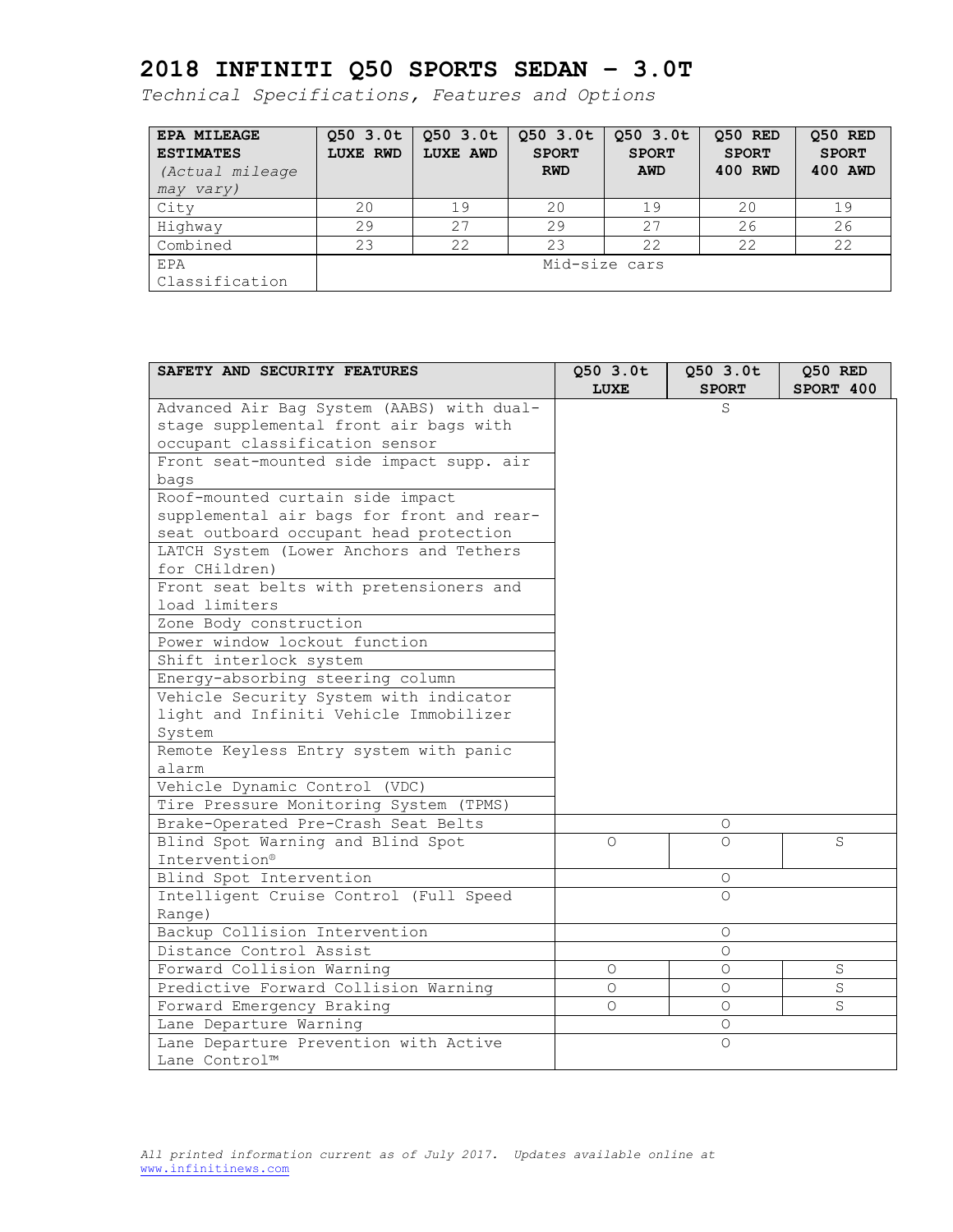| PACKAGES AND OPTIONS                                          | Q50 3.0t            | Q50 3.0t     | Q50 RED   |
|---------------------------------------------------------------|---------------------|--------------|-----------|
|                                                               | <b>LUXE</b>         | <b>SPORT</b> | SPORT 400 |
| Essential Package (3.0t LUXE): INFINITI                       | 0                   |              |           |
| InTouch™ with Navigation and INFINITI                         |                     |              |           |
| InTouch™ Services - INFINITI InTouch™                         |                     |              |           |
| with Navigation with Lane Guidance and 3-                     |                     |              |           |
| D building graphics, Voice Recognition                        |                     |              |           |
| for navigation functions, including one-                      |                     |              |           |
| shot voice destination entry; INFINITI                        |                     |              |           |
| InTouch™ Services with six months of                          |                     |              |           |
| safety, security and convenience                              |                     |              |           |
| services; SiriusXM® Traffic, including                        |                     |              |           |
| real-time traffic information (four years                     |                     |              |           |
| free service) (SiriusXM® subscription                         |                     |              |           |
| required, sold separately); heated                            |                     |              |           |
| steering wheel; driver/front passenger                        |                     |              |           |
| heated seats; 60/40 split fold-down rear                      |                     |              |           |
| seat with center armrest and pass-thru;                       |                     |              |           |
| front driver's seat power lumbar, remote                      |                     |              |           |
| start                                                         |                     |              |           |
| Essential Package (3.0 SPORT): INFINITI                       |                     | 0            |           |
| InTouch™ with Navigation and INFINITI                         |                     |              |           |
| InTouch™ Services - INFINITI InTouch™                         |                     |              |           |
| with Navigation with Lane Guidance and 3-                     |                     |              |           |
| D building graphics, Voice Recognition                        |                     |              |           |
| for navigation functions, including one-                      |                     |              |           |
| shot voice destination entry; INFINITI                        |                     |              |           |
| InTouch™ Services with six months of                          |                     |              |           |
| safety, security and convenience                              |                     |              |           |
| services; SiriusXM® Traffic, including                        |                     |              |           |
| real-time traffic information (four years                     |                     |              |           |
| free service) (SiriusXM® subscription                         |                     |              |           |
| required, sold separately); heated                            |                     |              |           |
| steering wheel; driver/front passenger                        |                     |              |           |
| heated seats; 60/40 split fold-down rear                      |                     |              |           |
| seat with center armrest and pass-thru;                       |                     |              |           |
| remote engine start                                           |                     |              |           |
| Sensory Package (LUXE) : Bose® Performance                    | $\circlearrowright$ |              |           |
| Series Audio system with 16 speakers,                         |                     |              |           |
| Bose® Performance Centerpoint® simulated                      |                     |              |           |
| sound, RDS and MP3 playback capability;                       |                     |              |           |
| auto dimming outside mirrors; memory                          |                     |              |           |
| function for steering wheel, driver's                         |                     |              |           |
| seat and outside mirrors; leather-                            |                     |              |           |
| appointed seats; enhanced ambient                             |                     |              |           |
| lighting; steering wheel power tilt and                       |                     |              |           |
| telescoping; Advanced Climate Control                         |                     |              |           |
| System with Plasmacluster® air purifier                       |                     |              |           |
| and Grape Polyphenol Filter<br>Sensory Package (SPORT): Bose® |                     | $\Omega$     |           |
| Performance Series Audio system with 16                       |                     |              | $\Omega$  |
| speakers, Bose® Performance Centerpoint®                      |                     |              |           |
| simulated sound, RDS and MP3 playback                         |                     |              |           |
| capability; auto dimming outside mirrors;                     |                     |              |           |
| memory function for steering wheel,                           |                     |              |           |
| driver's seat and outside mirrors;                            |                     |              |           |